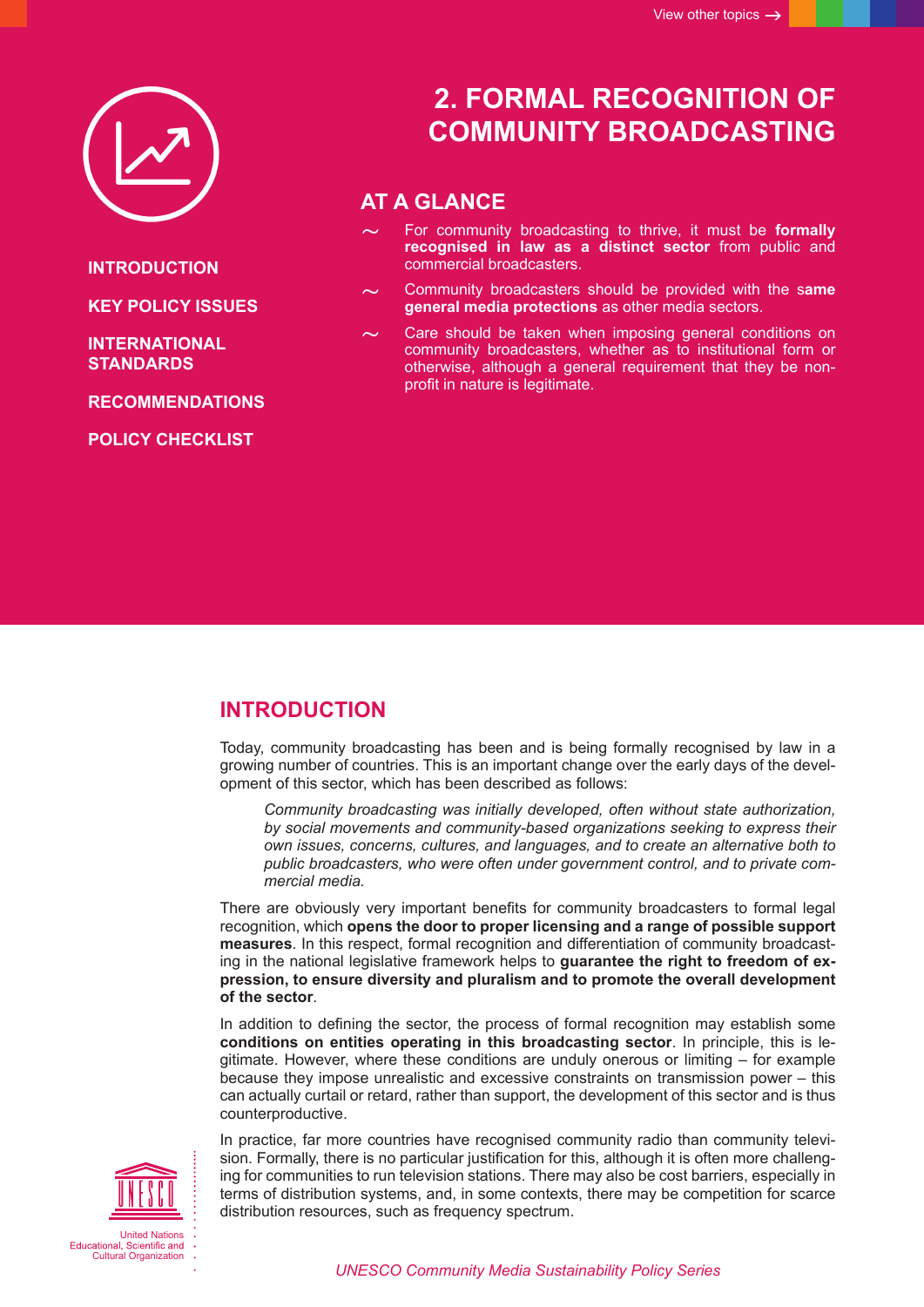## **KEY POLICY ISSUES**

International standards arguably require States to **formally recognise community broadcasting as a distinct, third, broadcasting sector**, alongside public service and commercial broadcasting. This flows from the obligation of States to promote media diversity, and the invaluable contribution that community broadcasting makes to diversity. Inherent in this analysis is the fact that **it is only via formal recognition that tailored licensing systems for community broadcasters**, which are essential to the success of this sector, can be put in place, and the same is true of the public funding systems that are the financial lifeblood for many community broadcasters around the world.

Beyond simple recognition, better practice is to ensure that community broadcasters benefit from all of the legal rights and privileges that apply to other media outlets. On the other hand, as noted above, care must be taken when imposing conditions on this sector, whether this is in terms of establishing requirements regarding the institutional form which community broadcasters may take or imposing general limitations on their operations.

#### **1. Formal recognition as a distinct sector**

As noted above, it is important for community broadcasters to be formally recognised in law as a distinct type or tier of broadcasting. Only in this way can the door be opened to the sorts of specific licensing arrangements that make it possible in practice for these broadcasters to operate, as well as to other arrangements, in particular financial arrange-



ments, that are also necessary for the sector to thrive. In essence, **the success of community broadcasting depends on sector-specific rules and policies**, and these are possible only following explicit recognition.

### **2. Extension of general media protections to community broadcasting**

In most countries, the mainstream media benefit from certain special legal rights and protections, and **these should also be extended to community broadcasters**. For example, insofar as journalists have a right to protect the secrecy of their confidential sources of information, this should also apply to journalists working for community broadcasters. The same is true of any special systems or arrangements relating to protection of journalists.

The right to freedom of expression also has some general implications for media outlets, which should again also apply to community broadcasters. **No conditions should be placed on who may work as a journalist**, including as

to the minimum age of a journalist. And governments should always respect the **autonomy and editorial independence** of all media outlets, including community broadcasters.

#### **3. No vague or aspirational requirements**

Some countries place special conditions on the form or operations of community broadcasters, and these may be legitimate as long as they are **rationally connected to the goal of promoting a strong, effective community broadcasting sector**. However, like all restrictions on freedom of expression, such conditions must be clear, precise and realistic. Unduly vague conditions are problematical both because it is difficult for community broadcasters to know what they have to do to comply with them and because they can be abused by officials. Aspirational or excessively onerous conditions are problematical because community broadcasters will struggle to respect them. Unfortunately, many of the conditions placed on community broadcasters fail to respect these basic standards.

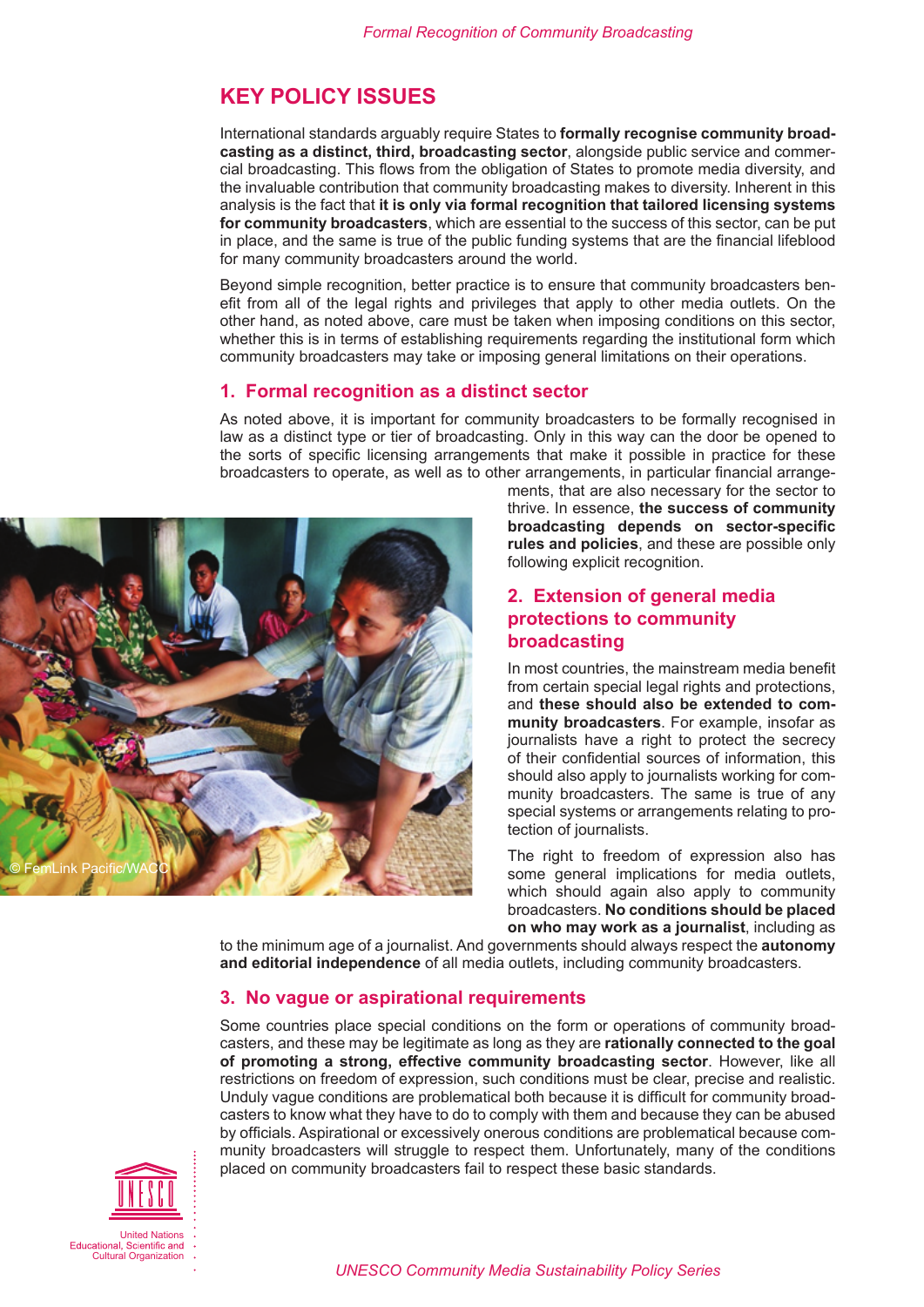### **4. Formal conditions as to form**

In some countries, formal conditions are placed on the institutional and legal form which community broadcasters must take. As noted in *Policy Brief One*, it is legitimate to require these entities to be non-profit in nature, which is an important part of what distinguishes them from commercial broadcasters. Beyond that, however, **any other conditions must be strictly justified**. Requiring community broadcasters to be established as formal legal

<span id="page-2-0"></span>

entities, for example, would be very difficult to justify. For certain communities, meeting even this relatively low barrier to establishing a community broadcaster may be unduly onerous.

### **5. General limitations**

It is normal for broadcast regulators to include a number of technical requirements, including as to the power and placement of transmitters, on individual broadcasters as part of the licensing process, among other things to limit frequency interference and to make optimal use of the available spectrum. Such conditions are perfectly legitimate, as long as they respond to real needs and are realistic for the broadcaster in question.

In a number of countries, however, general conditions are placed on all licensed community broadcasters, for example as to the power, range or height of transmitters. The rationale for such conditions appears to be that community broadcasters should by definition be small in terms of transmission strength. This is a misconception. **Limitations on the transmission power of a broadcaster should be based on** 

**real rather than theoretical considerations.** A community broadcaster needs to be able to reach the members of its community. Where the community is geographically confined, limited transmission power will be sufficient. But for larger, more disbursed communities, and especially where the terrain is difficult (for example because it is mountainous), more powerful transmission systems will be needed. Conditions on transmission systems need to **take into account the wider question of spectrum availability**, which may or may not be limited. Instead of imposing blanket conditions on all community broadcasters, these sorts of conditions should be set through the licensing process and should be tailored to the needs and situation of each individual broadcaster.

# **INTERNATIONAL STANDARDS**

International statements supporting the idea of a three-tier system of broadcasting, including specific recognition of community broadcasting as one of those tiers, abound. Several of UNESCO's 3 May World Press Freedom Day declarations call on States to do this. For example, the *2008 Maputo Declaration* calls on States:

> *To create an environment which promotes the development of all three tiers of broadcasting and, in particular, to improve conditions for the development of community media and for the participation of women within the community media framework; ...*

The *2012 Carthage Declaration* similarly calls on States:

*To promote a diverse media landscape that recognises the distinctive contribution to democracy by all three tiers of broadcasters – public service, community and commercial; …* 

The *African Charter on Broadcasting 2001* noted:

*The legal framework for broadcasting should include a clear statement of the principles underpinning broadcast regulation, including promoting respect for*